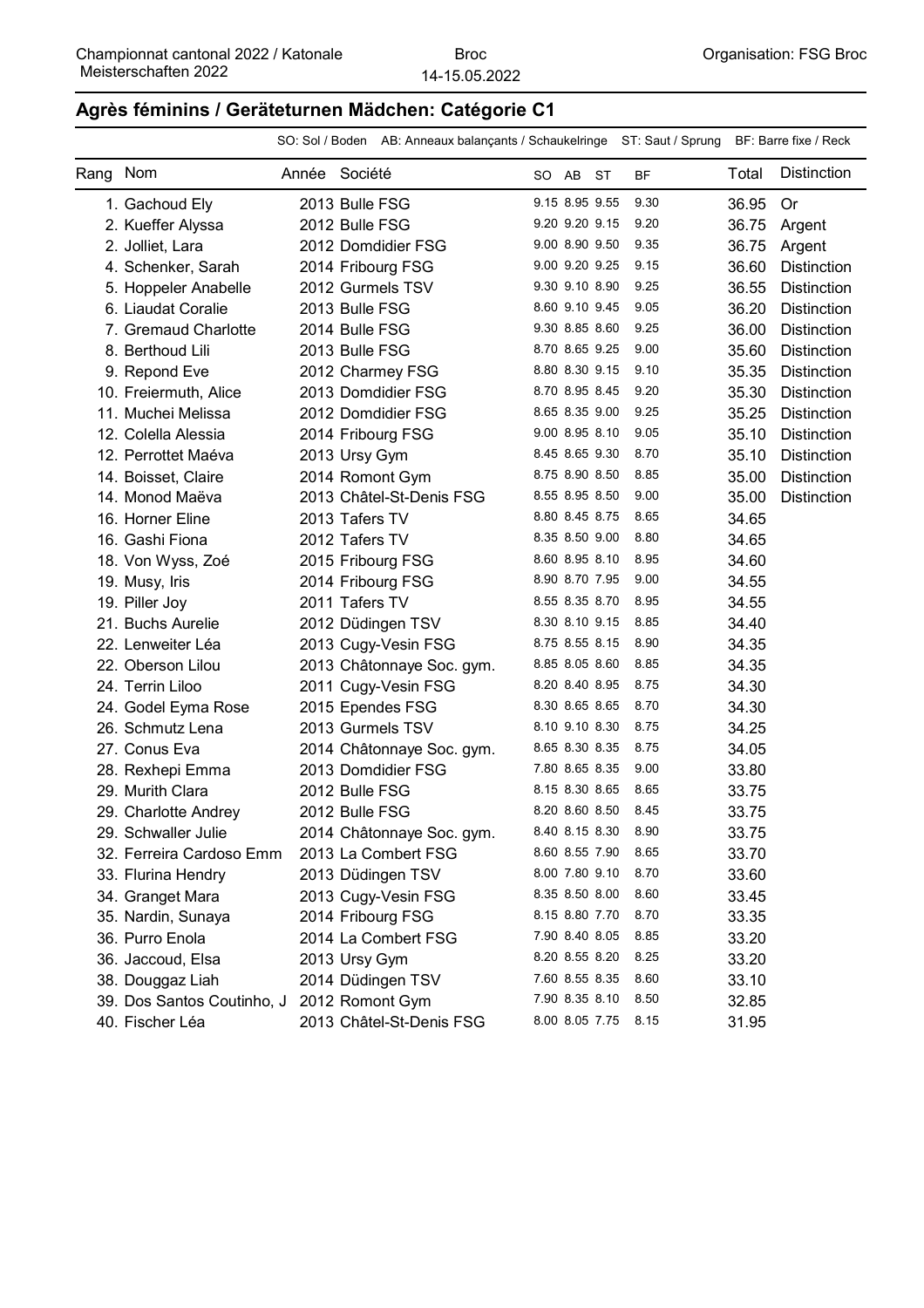#### **Agrès féminins / Geräteturnen Mädchen: Catégorie C2**

|          |                          |               |                           | SO: Sol / Boden AB: Anneaux balançants / Schaukelringe ST: Saut / Sprung BF: Barre fixe / Reck |                |                     |       |                    |
|----------|--------------------------|---------------|---------------------------|------------------------------------------------------------------------------------------------|----------------|---------------------|-------|--------------------|
| Rang Nom |                          | Année Société |                           |                                                                                                | SO AB ST       | <b>BF</b>           | Total | <b>Distinction</b> |
|          | 1. Sanchez Ysé           |               | 2011 Bulle FSG            |                                                                                                | 9.00 8.65 9.45 | 9.15                | 36.25 | <b>Or</b>          |
|          | 2. Jordan Malory         |               | 2010 Domdidier FSG        |                                                                                                | 9.00 9.00 8.70 | 9.30                | 36.00 | Argent             |
|          | 3. Gremaud Jade          |               | 2012 Bulle FSG            |                                                                                                | 9.20 9.10 9.00 | 8.55                | 35.85 | <b>Bronze</b>      |
|          | 4. Riesen, Valérie       |               | 2010 Getu Sense           |                                                                                                | 8.95 9.10 8.15 | 9.30                | 35.50 | <b>Distinction</b> |
|          | 5. Genoud Eline          |               | 2012 Bulle FSG            |                                                                                                | 8.75 8.60 9.10 | 8.85                | 35.30 | <b>Distinction</b> |
|          | 6. Chardonnens Fiona     |               | 2010 Domdidier FSG        |                                                                                                | 8.70 8.65 8.55 | 9.05                | 34.95 | <b>Distinction</b> |
|          | 7. Vonlanthen Léona      |               | 2011 Cugy-Vesin FSG       |                                                                                                | 8.55 8.30 8.75 | 9.30                | 34.90 | <b>Distinction</b> |
|          | 8. Bugmann, Marna        |               | 2010 Domdidier FSG        |                                                                                                | 8.55 8.70 8.75 | 8.80                | 34.80 | <b>Distinction</b> |
|          | 9. Genoud Camille        |               | 2012 Châtel-St-Denis FSG  |                                                                                                | 8.95 8.45 8.40 | 8.90                | 34.70 | <b>Distinction</b> |
|          | 10. Cherbuin, Zia        |               | 2010 Domdidier FSG        |                                                                                                | 8.55 8.40 8.95 | 8.70                | 34.60 | <b>Distinction</b> |
|          | 11. Hurni Deva           |               | 2011 Bulle FSG            |                                                                                                | 8.90 8.35 8.95 | 8.35                | 34.55 | <b>Distinction</b> |
|          | 12. Favre Eloane         |               | 2011 Domdidier FSG        |                                                                                                | 8.60 8.50 8.65 | 8.65                | 34.40 | <b>Distinction</b> |
|          | 13. Keravec Emilie       |               | 2011 Bulle FSG            |                                                                                                | 8.45 8.60 8.15 | 9.05                | 34.25 | <b>Distinction</b> |
|          | 14. Leo Adriana          |               | 2012 Gurmels TSV          |                                                                                                | 8.85 8.55 8.15 | 8.60                | 34.15 | <b>Distinction</b> |
|          | 15. Fercher Vania        |               | 2012 Gurmels TSV          |                                                                                                | 8.40 7.80 8.65 | 9.20                | 34.05 |                    |
|          | 15. Pesolino Léa         |               | 2012 Domdidier FSG        |                                                                                                | 8.25 8.40 8.75 | 8.65                | 34.05 |                    |
|          | 17. Wohlhauser Melina    |               | 2010 Tafers TV            |                                                                                                | 8.25 8.55 8.55 | 8.50                | 33.85 |                    |
|          | 18. Lanz Romy            |               | 2011 St-Aubin Gym         |                                                                                                | 8.05 8.65 8.45 | 8.60                | 33.75 |                    |
|          | 19. Gendre Helena        |               | 2012 Domdidier FSG        |                                                                                                | 8.50 8.15 8.10 | 8.95                | 33.70 |                    |
|          | 19. Byrde, Luna          |               | 2012 Sâles FSG            |                                                                                                | 8.75 8.25 8.00 | 8.70                | 33.70 |                    |
|          | 21. Périsset Laura       |               | 2010 Domdidier FSG        |                                                                                                | 8.65 8.00 8.20 | 8.75                | 33.60 |                    |
|          | 22. Schmutz Olivia       |               | 2010 Getu Sense           |                                                                                                | 8.05 8.65 8.00 | 8.85                | 33.55 |                    |
|          | 23. Kolly Livia          |               | 2011 Gurmels TSV          |                                                                                                | 8.45 8.35 7.55 | 9.15                | 33.50 |                    |
|          | 24. Purro, Alexia        |               | 2012 Rossens FSG          |                                                                                                | 8.35 8.00 8.15 | 8.85                | 33.35 |                    |
|          | 25. Anaïs Monnerat       |               | 2010 Domdidier FSG        |                                                                                                | 8.15 8.30 7.95 | 8.65                | 33.05 |                    |
|          | 25. Doppelhofer Elin     |               | 2010 Tafers TV            |                                                                                                | 8.45 8.25 7.75 | 8.60                | 33.05 |                    |
|          | 27. Kinzl, Camille       |               | 2011 Getu Sense           |                                                                                                | 8.00 8.45 7.80 | 8.75                | 33.00 |                    |
|          | 28. Lea Page             |               | 2011 Ependes FSG          |                                                                                                | 8.45 8.05 7.65 | 8.70                | 32.85 |                    |
|          | 29. Hèche, Nora          |               | 2012 Sâles FSG            |                                                                                                | 8.45 8.05 7.75 | 8.55                | 32.80 |                    |
|          | 30. Grivel Annae         |               | 2012 Châtel-St-Denis FSG  |                                                                                                | 7.95 7.70 8.20 | 8.85                | 32.70 |                    |
|          | 31. Sebe Pauline         |               | 2012 Ependes FSG          |                                                                                                |                | 7.65 8.25 8.45 8.30 | 32.65 |                    |
|          | 31. Pereira Lorena       |               | 2010 Ependes FSG          |                                                                                                | 7.70 7.90 8.60 | 8.45                | 32.65 |                    |
|          | 33. Maurier Jade         |               | 2010 Attalens FSG         |                                                                                                | 8.40 8.15 7.65 | 8.30                | 32.50 |                    |
|          | 34. Grivet Sara          |               | 2011 Attalens FSG         |                                                                                                | 8.05 8.00 8.00 | 8.25                | 32.30 |                    |
|          | 35. Clerc Mathilde       |               | 2012 La Combert FSG       |                                                                                                | 7.80 7.65 8.00 | 8.75                | 32.20 |                    |
|          | 36. Monney Manon         |               | 2012 La Combert FSG       |                                                                                                | 8.35 7.90 7.60 | 8.30                | 32.15 |                    |
|          | 37. Brunner Lisa         |               | 2012 Bulle FSG            |                                                                                                | 7.65 8.60 7.70 | 8.15                | 32.10 |                    |
|          | 38. Chavaillaz lyla-Rose |               | 2010 Châtonnaye Soc. gym. |                                                                                                | 7.40 7.50 8.15 | 8.80                | 31.85 |                    |
|          | 39. Blanc, Aline         |               | 2010 Rossens FSG          |                                                                                                | 7.60 7.70 8.20 | 8.30                | 31.80 |                    |
|          | 40. Gremaud Livia        |               | 2011 Châtonnaye Soc. gym. |                                                                                                | 7.75 7.40 7.70 | 8.50                | 31.35 |                    |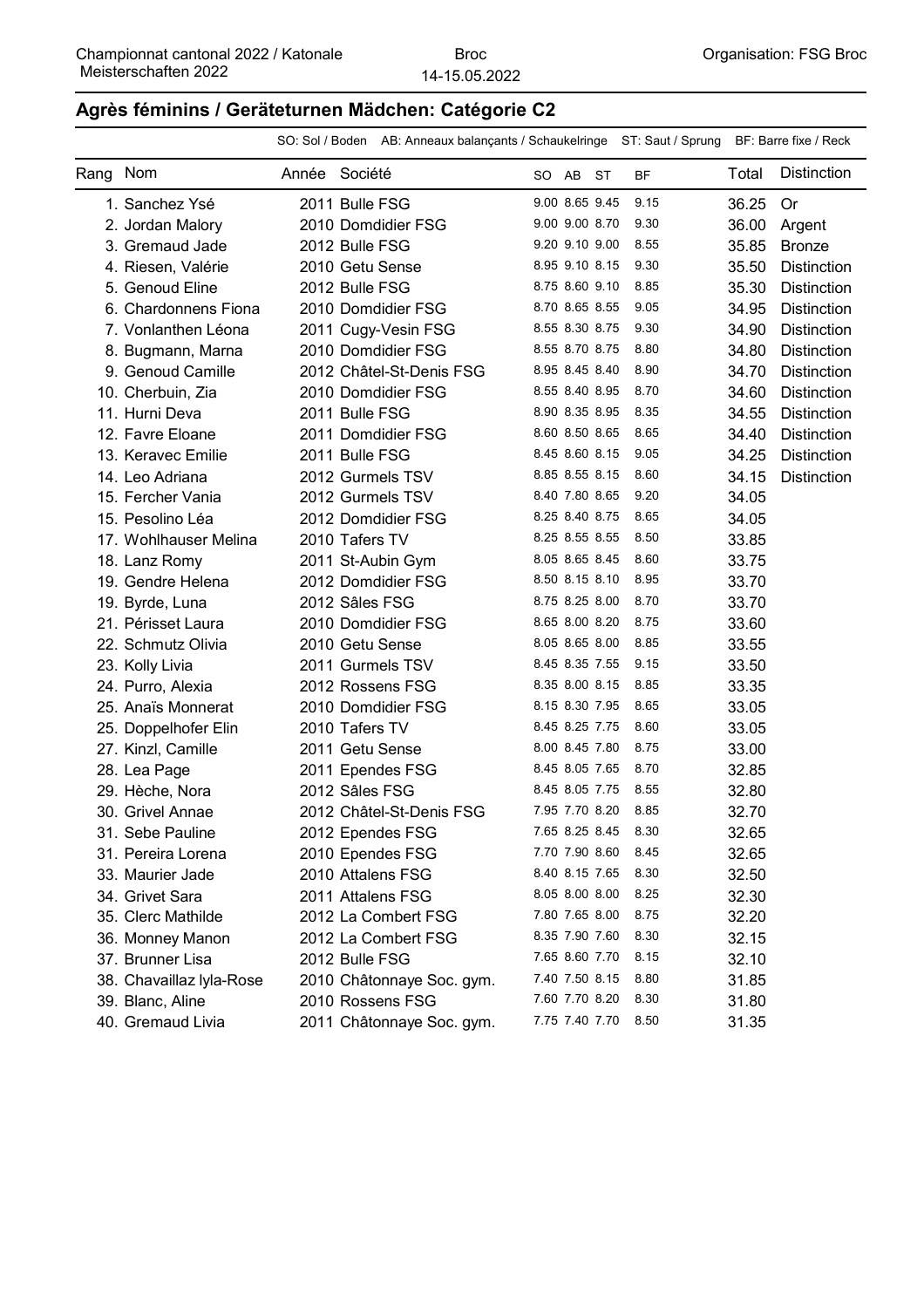## **Agrès féminins / Geräteturnen Mädchen: Catégorie C3 inf (2010-2012)**

|      |                           |               |                | SO: Sol / Boden AB: Anneaux balançants / Schaukelringe ST: Saut / Sprung BF: Barre fixe / Reck |                |                     |       |                    |
|------|---------------------------|---------------|----------------|------------------------------------------------------------------------------------------------|----------------|---------------------|-------|--------------------|
| Rang | Nom                       | Année Société |                |                                                                                                | SO AB ST       | <b>BF</b>           | Total | <b>Distinction</b> |
|      | 1. Mora Nina              |               | 2011 Ursy Gym  |                                                                                                | 9.20 9.50 9.25 | 9.60                | 37.55 | 0r                 |
|      | 2. Steingruber Aude       |               |                | 2010 Domdidier FSG                                                                             | 9.55 9.20 8.70 | 9.15                | 36.60 | Argent             |
|      | 3. Jeckelmann Elin        |               |                | 2011 Düdingen TSV                                                                              | 9.20 8.70 9.05 | 9.05                | 36.00 | <b>Bronze</b>      |
|      | 3. Probst Olivia          |               |                | 2011 Fribourg FSG                                                                              | 9.25 9.05 8.65 | 9.05                | 36.00 | <b>Bronze</b>      |
|      | 5. Zuber Felice           |               |                | 2011 Gurmels TSV                                                                               | 9.55 8.95 8.30 | 9.05                | 35.85 | <b>Distinction</b> |
|      | 5. Hauswirth Felice       |               |                | 2010 Düdingen TSV                                                                              | 8.95 9.05 8.95 | 8.90                | 35.85 | <b>Distinction</b> |
|      | 7. Pesolino Kiara         |               |                | 2010 Domdidier FSG                                                                             | 9.10 9.00 8.80 | 8.90                | 35.80 | <b>Distinction</b> |
|      | 8. Bertherin Sara         |               | 2011 Bulle FSG |                                                                                                | 9.55 9.10 8.15 | 8.95                | 35.75 | <b>Distinction</b> |
|      | 9. Massonnet Yasmin       |               |                | 2011 Cugy-Vesin FSG                                                                            | 9.30 8.70 8.05 | 9.55                | 35.60 | <b>Distinction</b> |
|      | 10. Pasquier Line         |               |                | 2011 Sâles FSG                                                                                 | 9.25 8.75 8.90 | 8.65                | 35.55 | Distinction        |
|      | 11. Künzle Yana           |               |                | 2012 Fribourg FSG                                                                              | 9.45 9.00 7.95 | 9.05                | 35.45 | <b>Distinction</b> |
|      | 11. Bapst Erine           |               |                | 2011 Düdingen TSV                                                                              | 9.20 8.85 8.80 | 8.60                | 35.45 | <b>Distinction</b> |
|      | 11. Caille Anais          |               | 2010 Bulle FSG |                                                                                                | 9.25 8.80 8.35 | 9.05                | 35.45 | <b>Distinction</b> |
|      | 14. Brülhart Shania       |               |                | 2010 Getu Sense                                                                                | 8.95 8.60 9.10 | 8.75                | 35.40 | <b>Distinction</b> |
|      | 14. Baechler Lucie        |               |                | 2010 Charmey FSG                                                                               | 9.40 8.45 8.65 | 8.90                | 35.40 | <b>Distinction</b> |
|      | 16. Domet Elisa           |               | 2011 Bulle FSG |                                                                                                | 9.20 8.45 8.70 | 8.90                | 35.25 | <b>Distinction</b> |
|      | 17. Moullet Emmie         |               |                | 2012 Courtepin-Courtaman FSG 9.30 8.55 8.80                                                    |                | 8.55                | 35.20 | <b>Distinction</b> |
|      | 17. Joye, Lola            |               |                | 2010 Sâles FSG                                                                                 | 9.10 9.00 8.35 | 8.75                | 35.20 | <b>Distinction</b> |
|      | 19. Moret Chiara          |               | 2010 Bulle FSG |                                                                                                | 9.15 9.00 8.05 | 8.95                | 35.15 | <b>Distinction</b> |
|      | 19. Stattenberger Eva     |               |                | 2011 Gurmels TSV                                                                               | 9.10 8.85 8.65 | 8.55                | 35.15 | <b>Distinction</b> |
|      | 21. Gremaud Romane        |               |                | 2011 Châtonnaye Soc. gym.                                                                      | 9.50 8.65 8.60 | 8.30                | 35.05 | <b>Distinction</b> |
|      | 21. Hirano Momona         |               |                | 2010 Châtonnaye Soc. gym.                                                                      | 9.25 8.60 8.00 | 9.20                | 35.05 | <b>Distinction</b> |
|      | 23. Berchier Allison      |               |                | 2010 Cugy-Vesin FSG                                                                            | 9.45 8.65 8.00 | 8.80                | 34.90 | <b>Distinction</b> |
|      | 24. Jaquet Alexane        |               |                | 2011 Cugy-Vesin FSG                                                                            | 9.05 8.45 8.70 | 8.60                | 34.80 | <b>Distinction</b> |
|      | 24. Berthoud Clara        |               | 2010 Bulle FSG |                                                                                                | 8.75 8.70 8.80 | 8.55                | 34.80 | <b>Distinction</b> |
|      | 26. Savoy Déhlia          |               | 2010 Bulle FSG |                                                                                                | 9.05 8.40 8.55 | 8.75                | 34.75 | <b>Distinction</b> |
|      | 26. Zimmerman Cindy       |               |                | 2011 Fribourg FSG                                                                              | 9.30 8.30 8.60 | 8.55                | 34.75 | <b>Distinction</b> |
|      | 26. Magnin Adélie         |               |                | 2010 Châtonnaye Soc. gym.                                                                      | 9.35 8.75 7.75 | 8.90                | 34.75 | <b>Distinction</b> |
|      | 29. Waeber Elena          |               |                | 2011 Gurmels TSV                                                                               | 9.15 7.90 8.25 | 9.30                | 34.60 | <b>Distinction</b> |
|      | 30. Granget, Rani-Jolanne |               |                | 2012 Romont Gym                                                                                | 9.65 8.50 7.25 | 9.10                | 34.50 | <b>Distinction</b> |
|      | 30. Barras Julie          |               | 2010 Broc FSG  |                                                                                                |                | 9.15 8.45 8.20 8.70 | 34.50 | Distinction        |
|      | 32. Dumas Alice           |               | 2010 Ursy Gym  |                                                                                                | 8.95 8.80 7.65 | 9.05                | 34.45 |                    |
|      | 33. Lehmann Elice         |               |                | 2011 Düdingen TSV                                                                              | 8.35 8.35 8.75 | 8.75                | 34.20 |                    |
|      | 33. Droux, Méïssa         |               |                | 2010 Romont Gym                                                                                | 9.00 8.70 7.70 | 8.80                | 34.20 |                    |
|      | 35. Langenagger Lily      |               | 2010 Ursy Gym  |                                                                                                | 8.70 8.90 8.10 | 8.45                | 34.15 |                    |
|      | 36. Noël Inaya            |               |                | 2011 Cugy-Vesin FSG                                                                            | 8.45 8.00 8.45 | 9.15                | 34.05 |                    |
|      | 36. Ernst Charlotte       |               | 2010 Murten TV |                                                                                                | 9.20 8.60 7.85 | 8.40                | 34.05 |                    |
|      | 38. Frioud, Edwige        |               |                | 2010 Rossens FSG                                                                               | 8.45 8.75 7.50 | 9.10                | 33.80 |                    |
|      | 38. Bachofner Maëlle      |               |                | 2010 Gurmels TSV                                                                               | 9.30 8.10 7.65 | 8.75                | 33.80 |                    |
|      | 40. Vaucher Méline        |               | 2010 Ursy Gym  |                                                                                                | 9.00 7.85 8.60 | 8.30                | 33.75 |                    |
|      | 41. Jordan Cassandra      |               |                | 2011 Châtel-St-Denis FSG                                                                       | 8.85 8.30 8.70 | 7.85                | 33.70 |                    |
|      | 41. Kenza Progin          |               |                | 2011 Sâles FSG                                                                                 | 9.15 7.90 8.45 | 8.20                | 33.70 |                    |
|      | 43. Antille Adèle         |               |                | 2010 Romont Gym                                                                                | 9.25 8.00 7.80 | 8.60                | 33.65 |                    |
|      | 44. Gremaud Rose          |               |                | 2011 Sâles FSG                                                                                 | 9.60 7.50 8.10 | 8.40                | 33.60 |                    |
|      | 44. Graf Julie            |               |                | 2011 Gurmels TSV                                                                               | 9.10 8.10 7.55 | 8.85                | 33.60 |                    |
|      | 44. Vonlanthen Lia        |               |                | 2010 Düdingen TSV                                                                              | 8.20 8.10 8.70 | 8.60                | 33.60 |                    |
|      | 47. Zumwald Charline      |               |                | 2010 Ependes FSG                                                                               | 8.95 8.65 7.55 | 8.40                | 33.55 |                    |
|      | 48. Pasquier Charlyne     |               | 2010 Broc FSG  |                                                                                                | 8.85 8.55 7.90 | 8.15                | 33.45 |                    |
|      | 49. Kaufmann Olivia       |               |                | 2011 Cugy-Vesin FSG                                                                            | 9.10 7.60 7.95 | 8.70                | 33.35 |                    |
|      | 50. Egger Agathe          |               |                | 2011 Ependes FSG                                                                               | 8.70 8.20 7.75 | 8.65                | 33.30 |                    |
|      | 50. Bertherin Louane      |               |                | 2011 Romont Gym                                                                                | 7.60 9.05 8.55 | 8.10                | 33.30 |                    |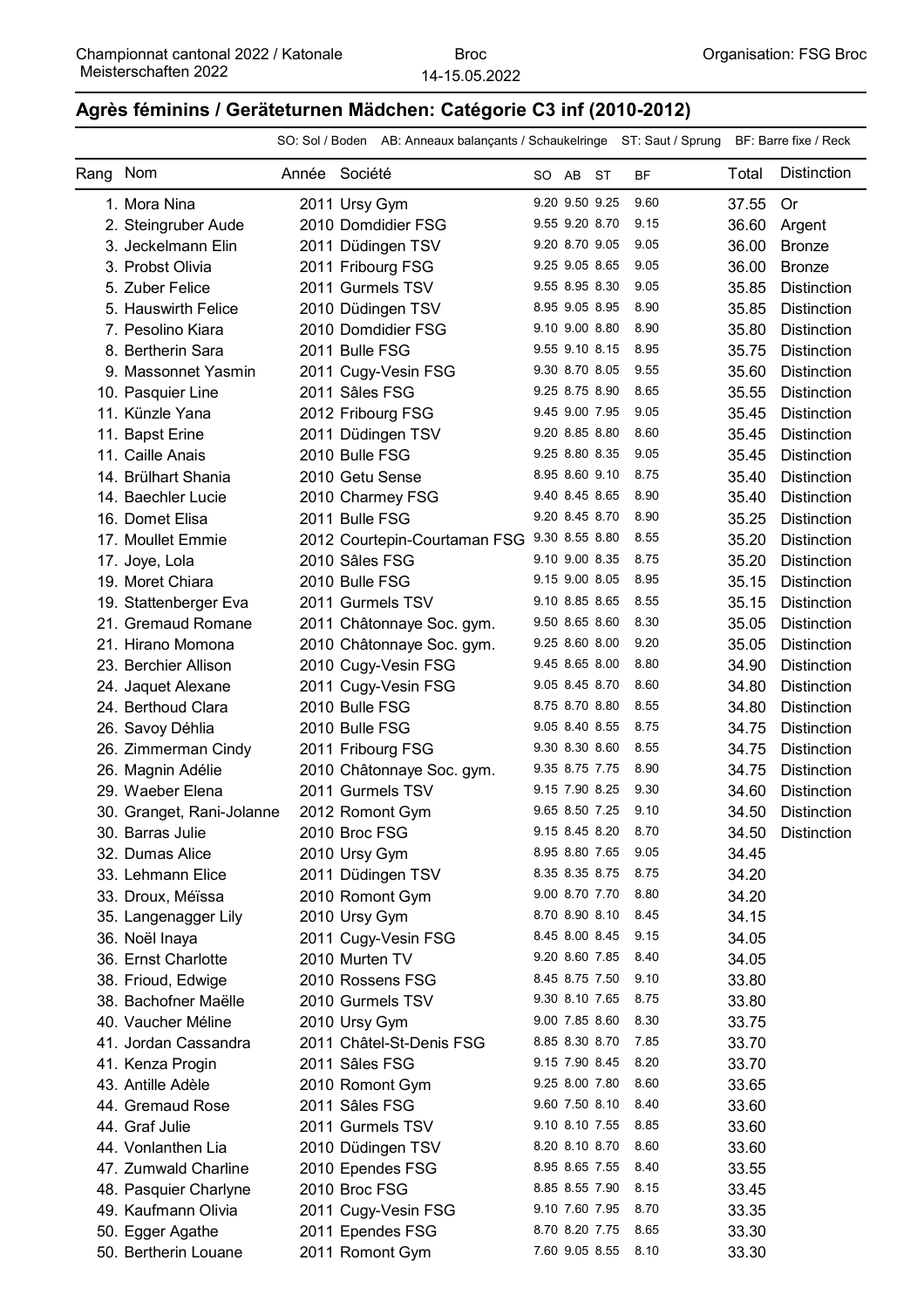#### **Agrès féminins / Geräteturnen Mädchen: Catégorie C3 inf (2010-2012)**

|          |                         |               | SO: Sol / Boden AB: Anneaux balançants / Schaukelringe ST: Saut / Sprung BF: Barre fixe / Reck |                |                |           |           |       |                    |
|----------|-------------------------|---------------|------------------------------------------------------------------------------------------------|----------------|----------------|-----------|-----------|-------|--------------------|
| Rang Nom |                         | Année Société |                                                                                                |                | SO AB ST       |           | <b>BF</b> | Total | <b>Distinction</b> |
|          | 52. Bader Manon         |               | 2012 Courtepin-Courtaman FSG 9.15 8.10 7.55                                                    |                |                |           | 8.40      | 33.20 |                    |
|          | 53. Pochon Romane       |               | 2010 Bulle FSG                                                                                 | 8.00 8.45 8.45 |                |           | 8.25      | 33.15 |                    |
|          | 54. Seydoux Jade        |               | 2010 Châtel-St-Denis FSG                                                                       | 9.00 8.60 7.55 |                |           | 7.95      | 33.10 |                    |
|          | 55. Zorn Elia           |               | 2011 Châtel-St-Denis FSG                                                                       | 7.85 8.25 7.85 |                |           | 9.00      | 32.95 |                    |
|          | 56. Colliard, Alma      |               | 2010 Broc FSG                                                                                  | 9.30 8.40 7.60 |                |           | 7.55      | 32.85 |                    |
|          | 57. Clément Cindy       |               | 2010 Ependes FSG                                                                               |                | 7.35 8.30 8.55 |           | 8.60      | 32.80 |                    |
|          | 58. Dupasquier Noélyne  |               | 2011 Courtepin-Courtaman FSG 8.05 8.70 8.35                                                    |                |                |           | 7.65      | 32.75 |                    |
|          | 59. Ruffieux Loane      |               | 2010 Charmey FSG                                                                               | 9.00 8.05 8.60 |                |           | 7.00      | 32.65 |                    |
|          | 60. Gut Nayana          |               | 2010 Düdingen TSV                                                                              | 8.50 8.05 7.55 |                |           | 8.45      | 32.55 |                    |
|          | 61. Tornare Myla        |               | 2010 Murten TV                                                                                 | 8.35 8.25 8.10 |                |           | 7.65      | 32.35 |                    |
|          | 62. Morandi Lucie       |               | 2010 Düdingen TSV                                                                              | 7.90 7.80 8.35 |                |           | 8.20      | 32.25 |                    |
|          | 62. Kneubühl Jael       |               | 2011 Gurmels TSV                                                                               |                | 8.15 7.75 8.70 |           | 7.65      | 32.25 |                    |
|          | 64. Wicht Abygaëlle     |               | 2010 Ependes FSG                                                                               | 8.30 8.15 7.70 |                |           | 7.95      | 32.10 |                    |
|          | 64. Frioud, Yuna        |               | 2011 Rossens FSG                                                                               | 7.45 7.60 7.85 |                |           | 9.20      | 32.10 |                    |
|          | 64. Larigaldie, Léana   |               | 2010 Romont Gym                                                                                | 7.75 7.85 8.50 |                |           | 8.00      | 32.10 |                    |
|          | 67. Rogoz Jagoda        |               | 2010 Düdingen TSV                                                                              | 7.50 8.25 8.40 |                |           | 7.85      | 32.00 |                    |
|          | 67. Gut Jeanne          |               | 2011 Düdingen TSV                                                                              | 7.60 7.85 8.15 |                |           | 8.40      | 32.00 |                    |
|          | 67. Zürcher Sharon      |               | 2010 Ursy Gym                                                                                  | 8.10 8.35 7.10 |                |           | 8.45      | 32.00 |                    |
|          | 70. Eichenberger Angela |               | 2010 Murten TV                                                                                 | 8.95 8.25 7.20 |                |           | 7.55      | 31.95 |                    |
|          | 71. Burneo Victoria     |               | 2011 Marly Soc. gym.                                                                           | 8.20 8.40 7.80 |                |           | 7.50      | 31.90 |                    |
|          | 71. Reynaud Juliette    |               | 2011 Romont Gym                                                                                | 7.55 8.60 7.80 |                |           | 7.95      | 31.90 |                    |
|          | 73. Kramer Melanie      |               | 2010 Murten TV                                                                                 |                | 7.90 8.55 7.65 |           | 7.50      | 31.60 |                    |
|          | 73. Binaghi Xycka       |               | 2010 Ursy Gym                                                                                  | 8.80 8.00 7.25 |                |           | 7.55      | 31.60 |                    |
|          | 75. Maillard Clémence   |               | 2010 Marly Soc. gym.                                                                           | 8.70 7.70 7.45 |                |           | 7.35      | 31.20 |                    |
|          | 76. Xhauri Lora         |               | 2011 Courtepin-Courtaman FSG 8.05 8.25 7.75                                                    |                |                |           | 6.95      | 31.00 |                    |
|          | 77. Ramaj, Emma         |               | 2010 Romont Gym                                                                                | 8.60 7.40 7.60 |                |           | 7.30      | 30.90 |                    |
|          | 78. Guay Victoria       |               | 2010 Châtel-St-Denis FSG                                                                       | 7.75 8.10 8.00 |                |           | 6.45      | 30.30 |                    |
|          | 78. Wellnitz Sinja      |               | 2010 Gurmels TSV                                                                               | 8.05 7.60 7.05 |                |           | 7.60      | 30.30 |                    |
|          | 80. Pittet Elsa         |               | 2010 Broc FSG                                                                                  |                | 7.90 7.80 7.05 |           | 7.35      | 30.10 |                    |
|          | 81. Pasinato Charlotte  |               | 2011 Salavaux Gym                                                                              |                | 7.65 7.15 7.60 |           | 7.60      | 30.00 |                    |
|          | 82. Gaudino Maeve       |               | 2010 Châtel-St-Denis FSG                                                                       |                | 7.90 7.65 6.70 |           | 7.65      | 29.90 |                    |
|          | 83. Leuenberger Emy     |               | 2010 St-Aubin Gym                                                                              | 6.55 7.70 7.95 |                |           | 7.50      | 29.70 |                    |
|          | 84. Donzallaz Megane    |               | 2010 Ursy Gym                                                                                  | 8.05 7.10 6.60 |                |           | 7.80      | 29.55 |                    |
|          | 85. Charrière Méline    |               | 2010 Charmey FSG                                                                               |                | 7.70 7.95 6.90 |           | 6.75      | 29.30 |                    |
|          | 86. Diblitz Léa         |               | 2010 Châtel-St-Denis FSG                                                                       |                | 7.25 6.85 7.75 |           | 7.25      | 29.10 |                    |
|          | 87. Maillard Elena      |               | 2011 Marly Soc. gym.                                                                           | 7.10 7.60 6.55 |                |           | 7.75      | 29.00 |                    |
|          | 88. Ropraz, Rosalie     |               | 2010 Rossens FSG                                                                               | 7.85 7.40 7.00 |                |           | 6.60      | 28.85 |                    |
|          | 89. Ardenti Alix        |               | 2010 Marly Soc. gym.                                                                           | 6.15 7.85 7.65 |                |           | 7.10      | 28.75 |                    |
|          | 90. Ayer Charlène       |               | 2011 Charmey FSG                                                                               | 7.15 8.35 7.55 |                |           | 5.15      | 28.20 |                    |
|          | 91. Mailly Clémence     |               | 2010 Ursy Gym                                                                                  | 7.45 7.15 7.05 |                |           | 6.45      | 28.10 |                    |
|          | 92. Progin Audrey       |               | 2010 Broc FSG                                                                                  |                |                | 8.15 7.85 |           | 16.00 |                    |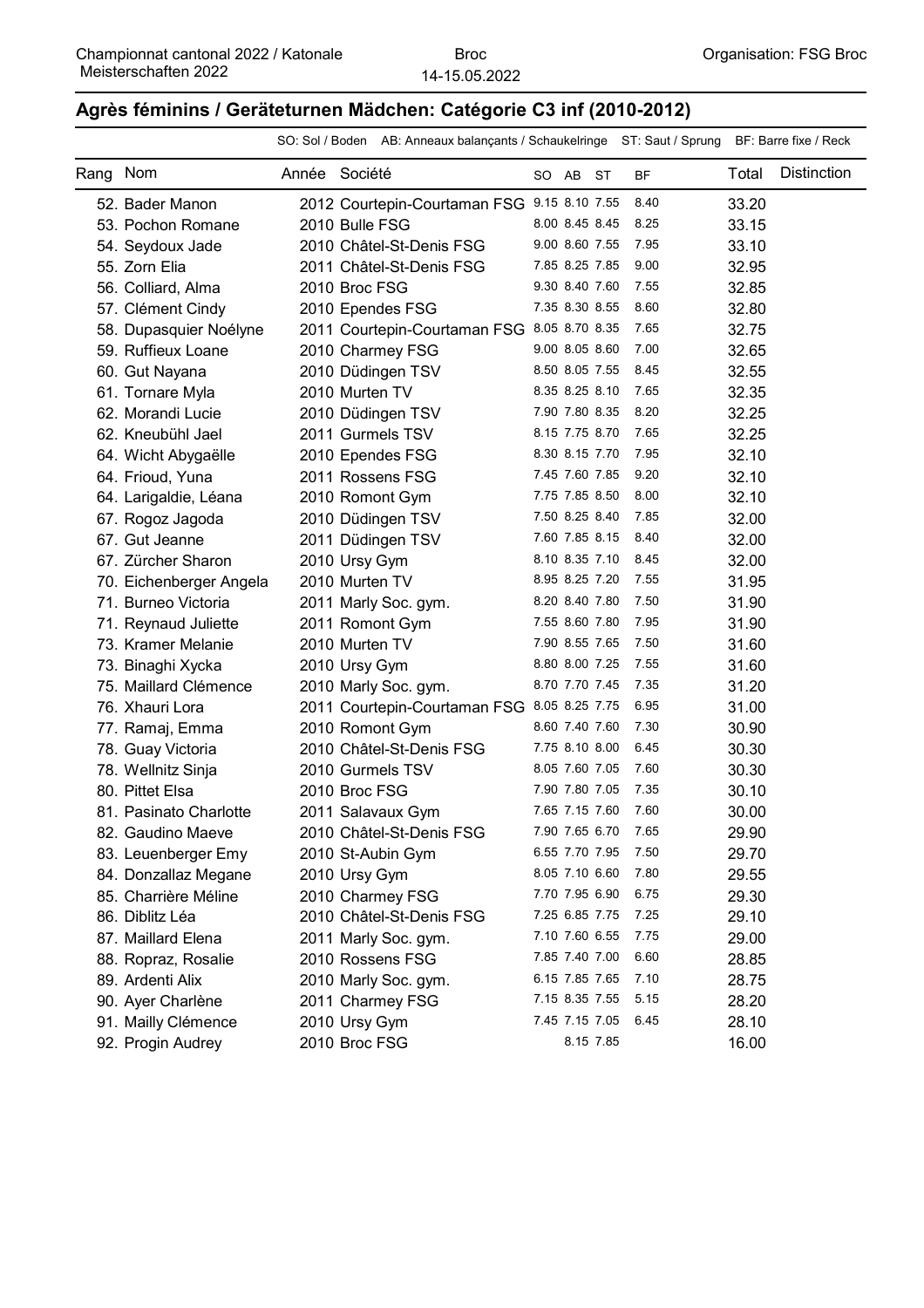## **Agrès féminins / Geräteturnen Mädchen: Catégorie C3 sup (2006-2009)**

|      |                          |               |                | SO: Sol / Boden AB: Anneaux balançants / Schaukelringe ST: Saut / Sprung BF: Barre fixe / Reck |                |           |       |                    |
|------|--------------------------|---------------|----------------|------------------------------------------------------------------------------------------------|----------------|-----------|-------|--------------------|
| Rang | Nom                      | Année Société |                |                                                                                                | SO AB ST       | <b>BF</b> | Total | <b>Distinction</b> |
|      | 1. Jungo Anja            |               |                | 2009 Getu Sense                                                                                | 9.25 9.20 9.20 | 9.70      | 37.35 | Or                 |
|      | 1. Musy Téa              |               |                | 2009 La Combert FSG                                                                            | 9.35 9.00 9.60 | 9.40      | 37.35 | <b>Or</b>          |
|      | 3. Berger Livia          |               |                | 2009 Getu Sense                                                                                | 9.50 8.90 8.95 | 9.60      | 36.95 | <b>Bronze</b>      |
|      | 4. Pauchard Lara         |               |                | 2009 Getu Sense                                                                                | 9.15 8.70 9.35 | 9.55      | 36.75 | <b>Distinction</b> |
|      | 5. Demierre leva         |               | 2009 Bulle FSG |                                                                                                | 9.60 8.70 9.00 | 8.90      | 36.20 | <b>Distinction</b> |
|      | 6. Schafer, Ladina       |               |                | 2009 Getu Sense                                                                                | 8.95 8.95 8.75 | 9.35      | 36.00 | <b>Distinction</b> |
|      | 7. Bugnon Audrey         |               |                | 2009 Châtonnaye Soc. gym.                                                                      | 8.55 8.80 9.20 | 9.05      | 35.60 | <b>Distinction</b> |
|      | 8. Dias Maria-José       |               |                | 2009 Domdidier FSG                                                                             | 8.65 8.70 9.40 | 8.75      | 35.50 | <b>Distinction</b> |
|      | 9. Doriguzzi, Flavie     |               |                | 2008 Estavayer-le-Lac FSG                                                                      | 8.75 8.85 8.75 | 9.00      | 35.35 | <b>Distinction</b> |
|      | 10. Pasinato Valentine   |               |                | 2008 Salavaux Gym                                                                              | 8.55 8.35 9.25 | 9.05      | 35.20 | <b>Distinction</b> |
|      | 11. Magnin Méline        |               |                | 2007 Châtonnaye Soc. gym.                                                                      | 9.15 8.80 8.50 | 8.70      | 35.15 | <b>Distinction</b> |
|      | 12. Spicher Leann        |               |                | 2009 Düdingen TSV                                                                              | 8.55 9.00 9.05 | 8.30      | 34.90 | <b>Distinction</b> |
|      | 13. De Vito Solene       |               |                | 2008 Marly Soc. gym.                                                                           | 8.75 8.30 9.00 | 8.80      | 34.85 | <b>Distinction</b> |
|      | 13. Sauterel Joy         |               |                | 2008 Domdidier FSG                                                                             | 8.85 8.65 8.55 | 8.80      | 34.85 | <b>Distinction</b> |
|      | 15. Fontana Suzy         |               |                | 2009 Domdidier FSG                                                                             | 8.55 8.95 8.95 | 8.35      | 34.80 | <b>Distinction</b> |
|      | 16. Brügger Maleea       |               |                | 2009 Düdingen TSV                                                                              | 9.15 8.40 8.30 | 8.75      | 34.60 | <b>Distinction</b> |
|      | 17. Brodard Julie        |               |                | 2008 La Combert FSG                                                                            | 8.90 8.50 8.10 | 9.00      | 34.50 | <b>Distinction</b> |
|      | 17. Muheim Noémie        |               |                | 2009 Düdingen TSV                                                                              | 8.10 8.75 8.95 | 8.70      | 34.50 | <b>Distinction</b> |
|      | 19. Kabusch Svenja       |               |                | 2009 Domdidier FSG                                                                             | 8.25 8.80 8.40 | 8.90      | 34.35 | <b>Distinction</b> |
|      | 19. Cosson Cloé          |               |                | 2008 Cugy-Vesin FSG                                                                            | 9.15 8.50 8.05 | 8.65      | 34.35 | <b>Distinction</b> |
|      | 19. Andrey, Erine        |               |                | 2007 La Combert FSG                                                                            | 9.00 8.30 8.35 | 8.70      | 34.35 | <b>Distinction</b> |
|      | 22. Grivel, Gladice      |               |                | 2009 Rossens FSG                                                                               | 8.45 7.70 8.80 | 9.35      | 34.30 |                    |
|      | 23. Schafer Melissa      |               |                | 2007 Düdingen TSV                                                                              | 8.70 9.00 8.00 | 8.55      | 34.25 |                    |
|      | 24. Schmutz Milena       |               | 2009 Murten TV |                                                                                                | 7.95 8.60 8.25 | 9.10      | 33.90 |                    |
|      | 25. Lambert Mathilde     |               |                | 2009 Châtonnaye Soc. gym.                                                                      | 8.85 8.35 7.95 | 8.65      | 33.80 |                    |
|      | 26. Carrel Noémie Anna   |               | 2008 Tafers TV |                                                                                                | 8.75 8.35 8.25 | 8.30      | 33.65 |                    |
|      | 26. Favre Nahia          |               |                | 2009 Domdidier FSG                                                                             | 8.05 8.65 8.30 | 8.65      | 33.65 |                    |
|      | 28. Mornod Faustine      |               |                | 2009 Romont Gym                                                                                | 8.60 8.15 8.15 | 8.70      | 33.60 |                    |
|      | 29. Jacolet Audrey       |               |                | 2009 Marly Soc. gym.                                                                           | 8.30 8.10 8.35 | 8.65      | 33.40 |                    |
|      | 30. Jenny Laura          |               |                | 2009 Düdingen TSV                                                                              | 8.10 8.85 7.75 | 8.60      | 33.30 |                    |
|      | 31. Arber Elisa          |               |                | 2009 Romont Gym                                                                                | 8.95 7.75 7.90 | 8.65      | 33.25 |                    |
|      | 31. Mathys Elena         |               | 2008 Tafers TV |                                                                                                | 8.20 8.10 8.40 | 8.55      | 33.25 |                    |
|      | 33. Sitbon Louna         |               |                | 2009 Châtel-St-Denis FSG                                                                       | 8.20 8.30 8.25 | 8.45      | 33.20 |                    |
|      | 34. Leuenberger Angelina |               | 2009 Murten TV |                                                                                                | 7.40 8.75 8.55 | 8.45      | 33.15 |                    |
|      | 35. Mornod, Clémence     |               |                | 2009 Romont Gym                                                                                | 8.75 8.00 8.10 | 8.20      | 33.05 |                    |
|      | 35. Lanz Maïa            |               |                | 2009 St-Aubin Gym                                                                              | 7.85 7.80 8.85 | 8.55      | 33.05 |                    |
|      | 35. Bächler Alicia       |               |                | 2008 Marly Soc. gym.                                                                           | 8.20 8.35 7.60 | 8.90      | 33.05 |                    |
|      | 38. Clément Zoé          |               | 2009 Broc FSG  |                                                                                                | 8.50 7.90 8.40 | 8.20      | 33.00 |                    |
|      | 38. Hostettler Selina    |               | 2008 Murten TV |                                                                                                | 7.90 8.25 8.00 | 8.85      | 33.00 |                    |
|      | 40. Alves Laetitia       |               | 2009 Broc FSG  |                                                                                                | 8.40 8.20 8.15 | 8.20      | 32.95 |                    |
|      | 41. Raetzo Evamaria      |               | 2007 Tafers TV |                                                                                                | 7.45 8.65 7.85 | 8.65      | 32.60 |                    |
|      | 42. Bertschy, Alina      |               |                | 2007 Getu Sense                                                                                | 8.75 8.10 8.05 | 7.65      | 32.55 |                    |
|      | 43. Dias Lara            |               |                | 2008 Domdidier FSG                                                                             | 7.00 8.60 8.40 | 8.35      | 32.35 |                    |
|      | 44. Buchs Anne-Sophie    |               |                | 2009 Düdingen TSV                                                                              | 7.65 8.35 8.05 | 8.25      | 32.30 |                    |
|      | 44. Siengenthaler Marine |               |                | 2007 Châtonnaye Soc. gym.                                                                      | 8.85 7.80 7.90 | 7.75      | 32.30 |                    |
|      | 46. Barras Romane        |               |                | 2009 Courtepin-Courtaman FSG 7.80 8.10 8.10                                                    |                | 8.25      | 32.25 |                    |
|      | 47. Lucas Audrey         |               | 2009 Ursy Gym  |                                                                                                | 8.25 8.20 7.65 | 7.95      | 32.05 |                    |
|      | 48. Garcia Asya          |               |                | 2009 Attalens FSG                                                                              | 8.05 8.20 8.30 | 7.35      | 31.90 |                    |
|      | 49. Cuennet Aline        |               |                | 2007 Marly Soc. gym.                                                                           | 8.75 7.90 8.85 | 6.15      | 31.65 |                    |
|      | 50. Hermenjat Camille    |               |                | 2008 Romont Gym                                                                                | 7.95 7.90 7.55 | 8.20      | 31.60 |                    |
|      | 50. Giller, Maé          |               | 2009 Broc FSG  |                                                                                                | 8.05 7.45 7.75 | 8.35      | 31.60 |                    |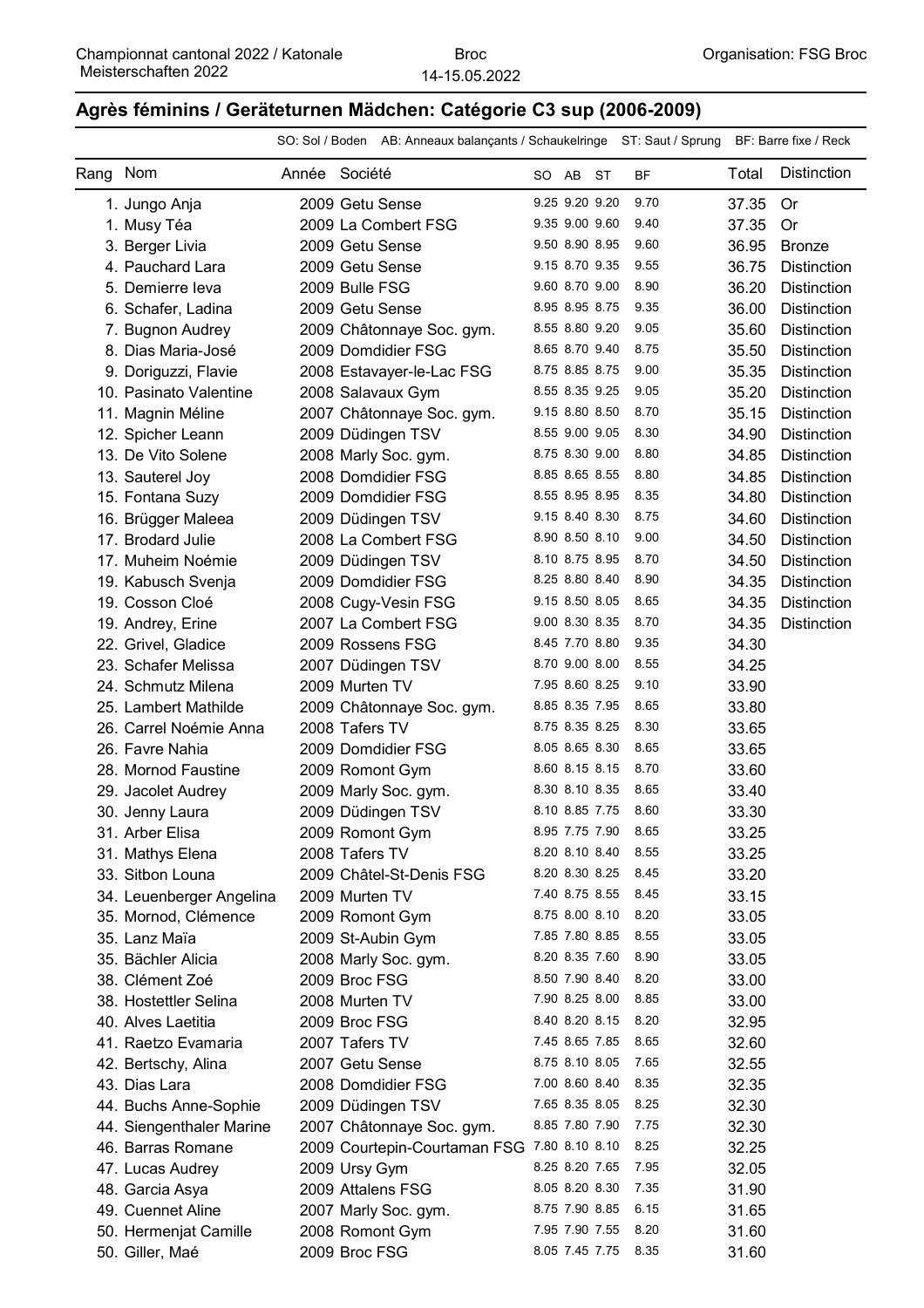#### **Agrès féminins / Geräteturnen Mädchen: Catégorie C3 sup (2006-2009)**

|          |                         |       | SO: Sol / Boden AB: Anneaux balançants / Schaukelringe ST: Saut / Sprung BF: Barre fixe / Reck |                     |      |           |       |                    |
|----------|-------------------------|-------|------------------------------------------------------------------------------------------------|---------------------|------|-----------|-------|--------------------|
| Rang Nom |                         | Année | Société                                                                                        | AB<br>SO.           | - ST | <b>BF</b> | Total | <b>Distinction</b> |
|          | 52. Chassot Célia       |       | 2009 Charmey FSG                                                                               | 7.90 7.85 8.45 7.10 |      |           | 31.30 |                    |
|          | 53. Laugner Léonie      |       | 2009 Attalens FSG                                                                              | 7.55 8.05 8.10      |      | 7.45      | 31.15 |                    |
|          | 54. Villermaulaz Audrey |       | 2009 Charmey FSG                                                                               | 7.95 7.45 8.20 7.50 |      |           | 31.10 |                    |
|          | 55. Neuhaus Sarah       |       | 2007 Marly Soc. gym.                                                                           | 7.45 7.80 8.30 7.30 |      |           | 30.85 |                    |
|          | 56. Crausaz Eline       |       | 2009 Ursy Gym                                                                                  | 7.65 6.80 7.85 7.35 |      |           | 29.65 |                    |
|          | 57. Flück Allessia      |       | 2007 Tafers TV                                                                                 | 6.75 7.55 7.85 5.60 |      |           | 27.75 |                    |
|          | 58. Tièche Alyssa       |       | 2009 Attalens FSG                                                                              | 6.75 7.65 7.00      |      | 6.25      | 27.65 |                    |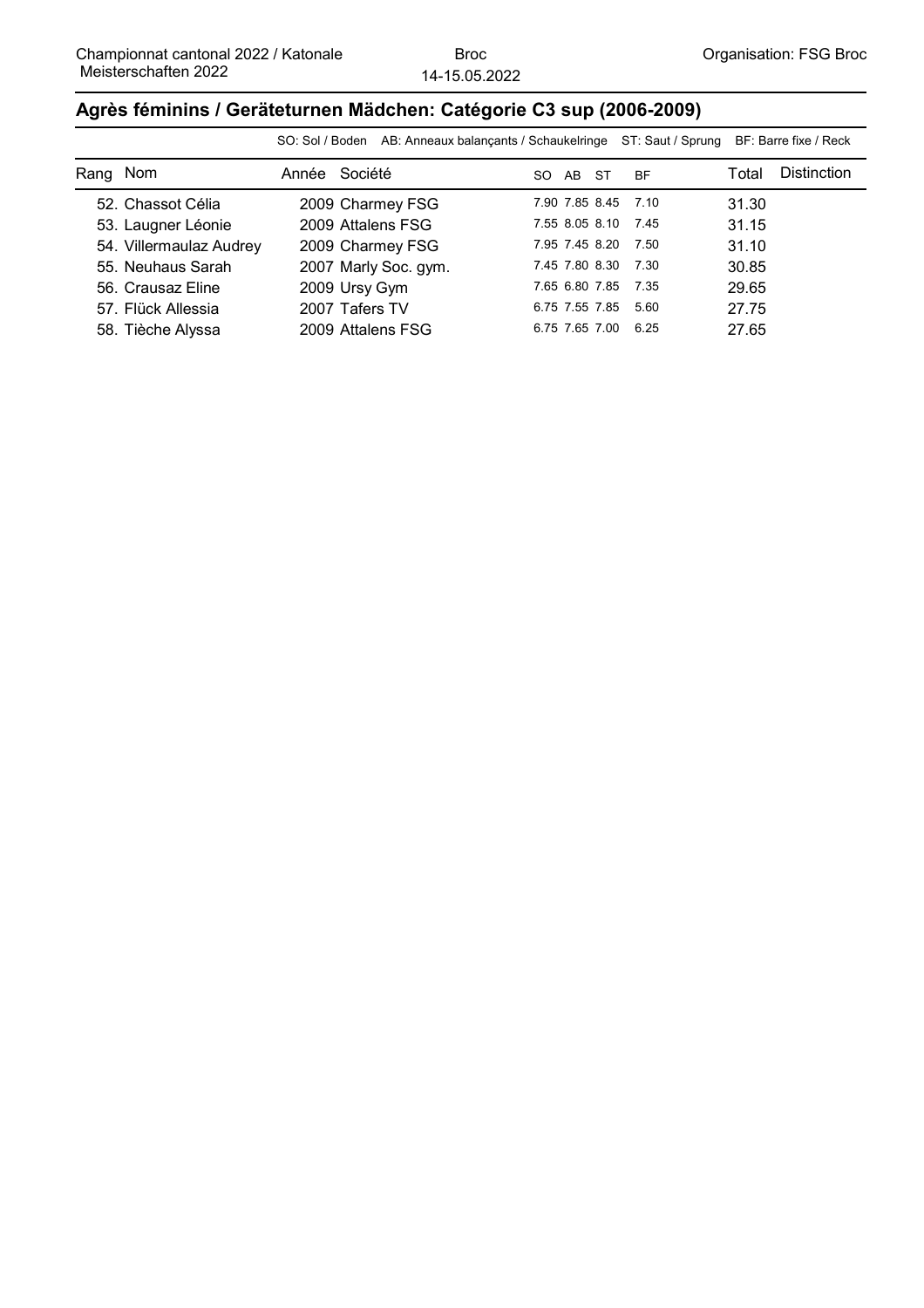#### **Agrès féminins / Geräteturnen Mädchen: Catégorie C4**

|          |                       |               | SO: Sol / Boden AB: Anneaux balançants / Schaukelringe ST: Saut / Sprung BF: Barre fixe / Reck |          |                     |           |       |                    |
|----------|-----------------------|---------------|------------------------------------------------------------------------------------------------|----------|---------------------|-----------|-------|--------------------|
| Rang Nom |                       | Année Société |                                                                                                | SO AB ST |                     | <b>BF</b> | Total | <b>Distinction</b> |
|          | 1. Allemann Eléonore  |               | 2009 Fribourg FSG                                                                              |          | 9.15 8.95 9.55      | 9.20      | 36.85 | 0r                 |
|          | 2. Bulliard Océane    |               | 2007 Châtonnaye Soc. gym.                                                                      |          | 9.00 9.60 9.20      | 8.75      | 36.55 | Argent             |
|          | 3. Sottas Charlotte   |               | 2009 Bulle FSG                                                                                 |          | 8.95 9.05 9.00      | 9.35      | 36.35 | <b>Bronze</b>      |
|          | 4. Gremaud Cléa       |               | 2007 Romont Gym                                                                                |          | 8.85 9.30 9.20      | 8.65      | 36.00 | <b>Distinction</b> |
|          | 5. Probst Amélie      |               | 2008 Fribourg FSG                                                                              |          | 8.95 9.55 8.40      | 9.05      | 35.95 | <b>Distinction</b> |
|          | 6. Imstepf Mila       |               | 2008 Fribourg FSG                                                                              |          | 9.20 8.85 8.90      | 8.95      | 35.90 | <b>Distinction</b> |
|          | 7. Jabornigg Léa      |               | 2009 Domdidier FSG                                                                             |          | 8.85 9.30 8.50      | 9.00      | 35.65 | <b>Distinction</b> |
|          | 8. Kolly Debora       |               | 2006 La Combert FSG                                                                            |          | 9.05 8.95 8.85      | 8.75      | 35.60 | <b>Distinction</b> |
|          | 9. Maccariello Melyna |               | 2007 Ependes FSG                                                                               |          | 9.00 9.05 8.60      | 8.80      | 35.45 | <b>Distinction</b> |
|          | 10. Spycher Selina    |               | 2007 Gurmels TSV                                                                               |          | 8.90 9.25 8.90      | 8.20      | 35.25 | <b>Distinction</b> |
|          | 11. Bapst Lucile      |               | 2008 Düdingen TSV                                                                              |          | 9.15 9.20 8.05      | 8.80      | 35.20 | <b>Distinction</b> |
|          | 12. Roschi Melina     |               | 2008 Gurmels TSV                                                                               |          | 8.55 8.50 9.30      | 8.80      | 35.15 | Distinction        |
|          | 12. Jaquet Alixe      |               | 2007 Marly Soc. gym.                                                                           |          | 9.00 9.15 8.35      | 8.65      | 35.15 | <b>Distinction</b> |
|          | 14. Lauper Célia      |               | 2006 Châtonnaye Soc. gym.                                                                      |          | 9.00 8.50 9.00      | 8.50      | 35.00 | <b>Distinction</b> |
|          | 14. Berset Erine      |               | 2009 Courtepin-Courtaman FSG 8.90 9.20 8.65                                                    |          |                     | 8.25      | 35.00 | <b>Distinction</b> |
|          | 16. Streiff Cheyenne  |               | 2008 Gurmels TSV                                                                               |          | 8.80 8.80 8.20      | 9.15      | 34.95 | <b>Distinction</b> |
|          | 17. Brügger Jade      |               | 2008 Cugy-Vesin FSG                                                                            |          | 9.20 9.55 7.65      | 8.50      | 34.90 | <b>Distinction</b> |
|          | 17. Winckler Mathilde |               | 2009 Fribourg FSG                                                                              |          | 8.95 8.50 8.40      | 9.05      | 34.90 | <b>Distinction</b> |
|          | 17. Künzle, Lia       |               | 2010 Fribourg FSG                                                                              |          | 8.90 8.50 8.30      | 9.20      | 34.90 | <b>Distinction</b> |
|          | 20. Egger Clara       |               | 2008 Ependes FSG                                                                               |          | 8.70 8.70 8.35      | 9.10      | 34.85 | Distinction        |
|          | 20. Lopez Ines        |               | 2011 Cugy-Vesin FSG                                                                            |          | 9.05 8.80 8.60      | 8.40      | 34.85 | <b>Distinction</b> |
|          | 22. Berset Elsa       |               | 2007 Romont Gym                                                                                |          | 9.05 8.45 8.20      | 9.10      | 34.80 | <b>Distinction</b> |
|          | 23. Bendir, Lisa      |               | 2006 La Combert FSG                                                                            |          | 8.90 8.00 9.50      | 8.35      | 34.75 | <b>Distinction</b> |
|          | 24. Brügger Jaëlle    |               | 2008 Düdingen TSV                                                                              |          | 8.95 8.50 8.65      | 8.30      | 34.40 | <b>Distinction</b> |
|          | 25. Krattinger Jade   |               | 2008 Bulle FSG                                                                                 |          | 8.80 8.40 8.65      | 8.50      | 34.35 | <b>Distinction</b> |
|          | 25. Ardenti Norah     |               | 2007 Marly Soc. gym.                                                                           |          | 8.75 8.85 7.65      | 9.10      | 34.35 | <b>Distinction</b> |
|          | 27. Sulejmani Lina    |               | 2008 Domdidier FSG                                                                             |          | 8.15 8.60 8.70      | 8.85      | 34.30 | <b>Distinction</b> |
|          | 28. Lopez Neila       |               | 2010 Cugy-Vesin FSG                                                                            |          | 8.65 8.65 9.20      | 7.65      | 34.15 | <b>Distinction</b> |
|          | 29. Kuster Annaëlle   |               | 2008 Ependes FSG                                                                               |          | 8.80 8.90 8.15      | 8.25      | 34.10 | <b>Distinction</b> |
|          | 30. Wieland Cléo      |               | 2009 Ependes FSG                                                                               |          | 8.70 8.25 8.45      | 8.60      | 34.00 | <b>Distinction</b> |
|          | 31. Chassot Léonie    |               | 2007 Châtonnaye Soc. gym.                                                                      |          | 8.60 8.25 8.50      | 8.60      |       | 33.95 Distinction  |
|          | 31. Gfeller Elena     |               | 2010 Fribourg FSG                                                                              |          | 9.05 8.30 7.85 8.75 |           | 33.95 | <b>Distinction</b> |
|          | 33. Chardonnens Lisa  |               | 2008 Domdidier FSG                                                                             |          | 8.35 9.05 8.55      | 7.85      | 33.80 |                    |
|          | 34. Frei Yaelle       |               | 2009 Cugy-Vesin FSG                                                                            |          | 8.85 8.75 8.55      | 7.55      | 33.70 |                    |
|          | 35. Palavescu Emilia  |               | 2009 Sâles FSG                                                                                 |          | 8.50 8.45 8.50      | 8.20      | 33.65 |                    |
|          | 36. Deillon Angèle    |               | 2008 Sâles FSG                                                                                 |          | 8.70 8.60 8.00      | 8.30      | 33.60 |                    |
|          | 37. Mansueto Elisa    |               | 2010 Fribourg FSG                                                                              |          | 9.00 8.15 8.50      | 7.90      | 33.55 |                    |
|          | 37. Kabongi Nicole    |               | 2008 La Combert FSG                                                                            |          | 9.15 8.30 8.40      | 7.70      | 33.55 |                    |
|          | 37. Wuilloud Alice    |               | 2009 Fribourg FSG                                                                              |          | 8.55 8.95 7.65      | 8.40      | 33.55 |                    |
|          | 40. Bachofner Melanie |               | 2008 Gurmels TSV                                                                               |          | 8.75 8.70 7.75      | 8.20      | 33.40 |                    |
|          | 40. Baumgartner Jenny |               | 2009 Gurmels TSV                                                                               |          | 8.85 7.25 8.75      | 8.55      | 33.40 |                    |
|          | 42. Chappuis Zoé      |               | 2009 Fribourg FSG                                                                              |          | 8.85 8.60 7.45      | 8.45      | 33.35 |                    |
|          | 42. Noth Eleni        |               | 2008 Courtepin-Courtaman FSG 8.25 7.65 9.20                                                    |          |                     | 8.25      | 33.35 |                    |
|          | 44. Macherel Loane    |               | 2007 Fribourg FSG                                                                              |          | 9.05 8.80 7.10      | 8.35      | 33.30 |                    |
|          | 45. Girard Késia      |               | 2006 Ursy Gym                                                                                  |          | 8.70 8.65 8.55      | 7.35      | 33.25 |                    |
|          | 45. Estable Méline    |               | 2007 Châtonnaye Soc. gym.                                                                      |          | 9.05 8.55 7.70      | 7.95      | 33.25 |                    |
|          | 47. Clerc Michelle    |               | 2009 Bulle FSG                                                                                 |          | 8.60 8.05 8.50      | 8.00      | 33.15 |                    |
|          | 48. Wirz Emma         |               | 2008 Marly Soc. gym.                                                                           |          | 8.85 8.80 7.95      | 7.50      | 33.10 |                    |
|          | 49. Belk Michelle     |               | 2004 Murten TV                                                                                 |          | 8.70 8.45 8.10      | 7.80      | 33.05 |                    |

50. Ependes FSG Mauron Laura 2010 8.75 8.15 8.10 7.90 32.90 50. Bertschy Lea 2008 Gurmels TSV 8.60 8.25 8.15 7.90 32.90